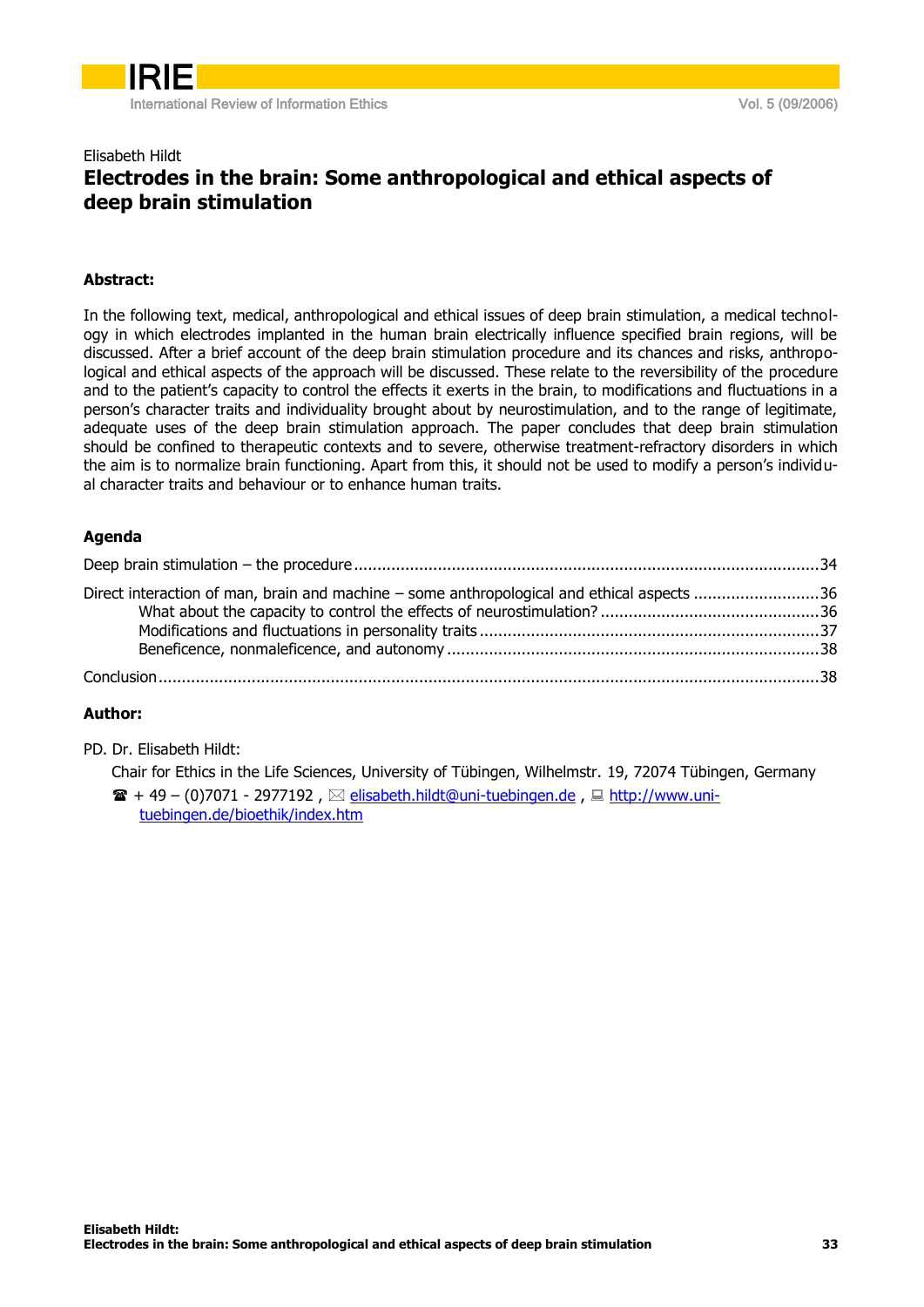

International Review of Information Ethics **Vol. 5 (09/2006)** Note that International Review of Information Ethics

During the past few years, our knowledge of the structure and function of the human brain has increased considerably, and this has prompted the development and use of new therapeutic strategies, among them technological procedures such as Information and Communication Technology implants (ICT implants) for the human brain. $<sup>1</sup>$  These</sup> include direct brain computer interfaces (BCIs) which allow brain signals to be used for communication and control of movement. Apart from noninvasive approaches such as the so-called thought translation device, which is a biofeedback communication system used by locked-in patients, invasive brain computer interfaces are currently being developed which aim at enabling the brain to exert direct motor control. In animal experiments using microelectrode arrays implanted in the motor cortex, it has been possible to control movements merely by "thinking them through." A related research strategy aims at developing implantable brain chips called "artificial hippocampus" that in several years' time might serve to restore memory in patients with Alzheimer's disease or stroke and that may even be used to enhance memory in "normal persons."

Another field which has drawn enormous clinical interest of late is the use of deep brain stimulation techniques in which electrodes implanted in the human brain electrically influence specified brain regions. Until now, this promising technology has mainly been used in the treatment of Parkinson's disease and other movement disorders. Apart from its successful application as a therapeutic approach to treating Parkinson's disease, an intense and controversial discussion is currently being conducted as to whether or not neurostimulation should be used in particular cases of severe and treatmentrefractory neuropsychiatric disorders such as obsessive-compulsive disorder (OCD).

The deep brain stimulation (DBS) procedure raises enormous hopes for individual patients suffering from severe diseases. However, the approach also involves considerable risks, and in light of the fact that it exerts a direct technological influence on the human brain, this being the organ which determines, like no other, a person's entire physical and mental existence, it poses complex anthropological and ethical questions. Concerning the individual patient, aspects to be discussed include possible benefits and risks of the procedure, especially issues that relate to claims that it is reversible and that the consequences of DBS can be controlled. Possible modifications in a patient's character traits brought about as a result of the procedure are also an issue of critical inquiry. More general issues subject to anthropological and ethical reflection relate to implications which the direct interplay between man, brain and technical devices might have for our conceptions of human identity and authenticity.

In the following, medical, anthropological and ethical issues of neurostimulation will be discussed, starting with a brief account of the deep brain stimulation procedure.

# <span id="page-1-0"></span>Deep brain stimulation – the procedure

Until now, deep brain stimulation has mainly been used in patients with idiopathic Parkinson's disease, a slowly progressing neurodegenerative disorder characterized by resting tremor, bradykinesia, muscular rigidity and gait disturbances. Neurostimulation aims at providing symptomatic relief in patients with Parkinson's disease and other movement disorders who are medically refractory to standard treatments.<sup>2</sup>

In this new and promising technology, an electrode lead with four electrode contacts is implanted bilaterally in the subthalamic nucleus under stereotactic conditions. The electrode lead is connected via wires which run subcutaneously to a battery-driven, programmable pulse generator placed below the clavicle. The implantation of the electrode is performed while the patient is awake to allow testing for optimal electrode placement and exclusion of adverse effects using microelectrode stimulation. After the implantation has been completed, the pulse generator is programmed to adjust the electrode system to the individual patient's needs by specifying which electrode contacts are to be used and by optimizing the various stimulation parameters such as pulse width, frequency and amplitude of stimulation. The DBS approach calls for intense post-operative care which involves multiple sessions for device adjustments and medication management.<sup>3</sup>

-

 $2$  Okun & Foote 2004; Rosenow et al. 2004; Benabid et al. 2005; Gharabaghi et al. 2005

 $1$  cf. Hildt 2005

 $3$  Andrews 2003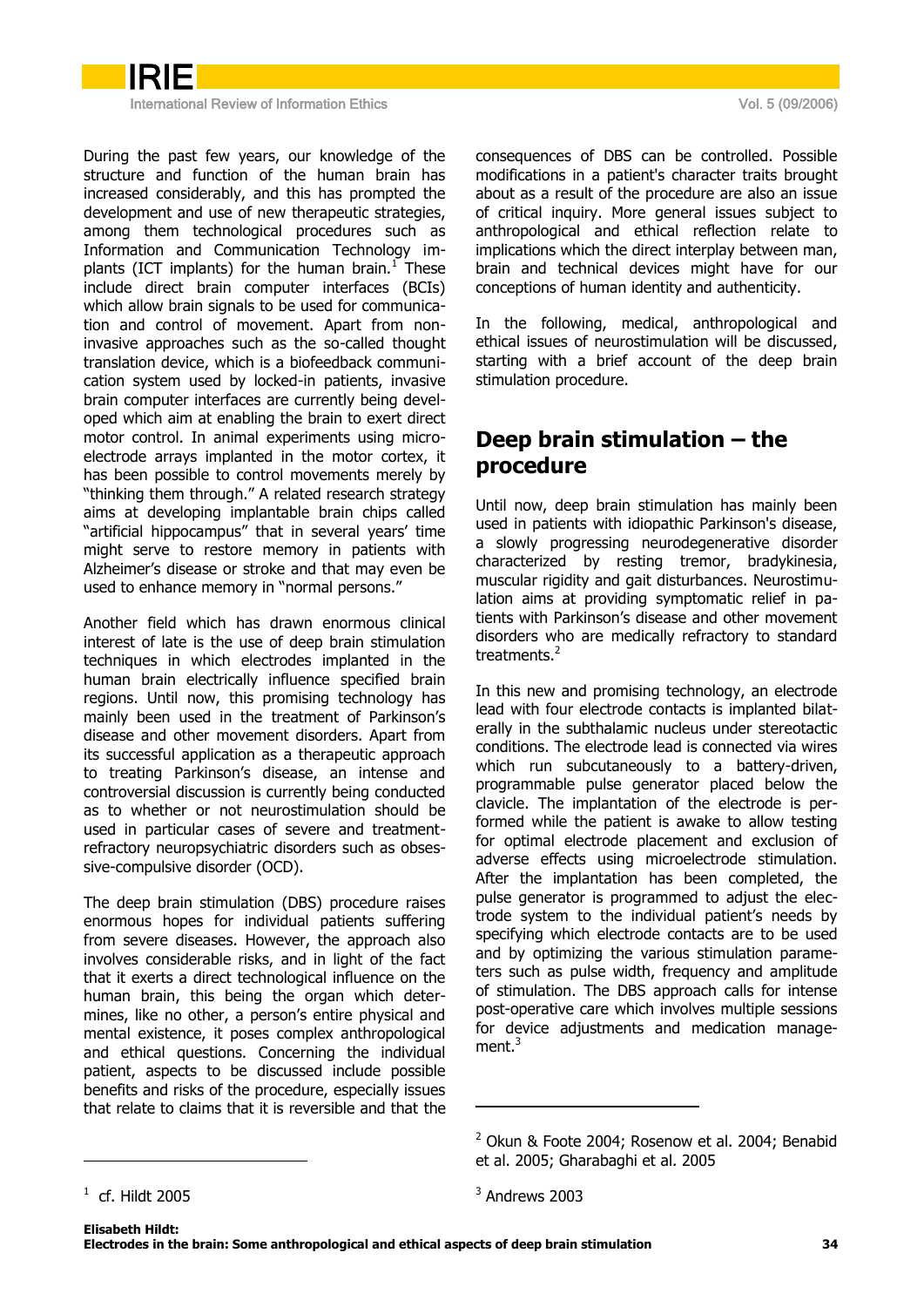

International Review of Information Ethics **Vol. 5 (09/2006)** Note that International Review of Information Ethics

By effecting chronic bilateral stimulation of the subthalamic nucleus in patients with Parkinson's disease, considerable improvement of motor symptoms and a reduction in medication dosages can be achieved. Best results have been obtained in patients with idiopathic Parkinson's disease who show no cognitive difficulties and who have preserved a good response to L-Dopa but manifest side-effects due to long-term L-Dopa treatment.<sup>4</sup> The scientific community has no good understanding of the mechanism which underlies the positive effect of DBS in Parkinson's disease, however.<sup>5</sup>

The surgery also involves significant risks. These include intracranial hemorrhage in cases where blood vessels are punctured by microelectrodes or the DBS lead, which may cause strokes or strokelike symptoms, infection, various neurological problems, depression, memory problems and psychiatric and/or behavioural symptoms. Other problems can arise if the lead migrates or an electrode, connecting wire or impulse generator needs to be replaced.<sup>6</sup>

In addition to excellent motor benefits brought about by DBS in patients with Parkinson's disease, various negative neuropsychological consequences of the procedure have been reported. Although DBS usually involves no global cognitive or intellectual deterioration, mild cognitive impairments such as diminished verbal fluency and/or behavioural changes that seem to be comparatively rare and mostly transient have been observed. In individual cases, pronounced modifications in mood and behaviour have been reported, however.<sup>7</sup> In particular, elderly patients with advanced Parkinson's disease are at risk for cognitive impairment. Neuropsychological changes observed in these patients include significant declines in working memory, speed of mental processing, bimanual motor speed and co-ordination, set switching, and declines in verbal learning, visual learning and memory. In addition, changes in mood and personality, especially frontal-lobe-related personality changes, have

<sup>4</sup> Saint-Cyr et al. 2000; Okun & Foote 2004; Funkiewiez et al. 2004; Rosenow et al. 2004; Benabid et al. 2005

-

been observed.<sup>8</sup> At present it is not known whether the neuropsychological effects of DBS are reversible or not.<sup>9</sup>

Several clinical studies are currently investigating whether DBS might have a positive effect on treatment-refractory cases of neuropsychiatric disorders such as obsessive-compulsive disorder.<sup>10</sup> Patients with obsessive-compulsive disorder (OCD) are tormented by obsessions which dominate their lives and impose inflexible rules on them. Although hypotheses have been made concerning dysfunctions in neural circuits connecting the frontal lobe and the basal ganglia (fronto-striatal-pallidalthalamic-frontal loops), the neurobiological basis of OCD is not well understood.

When used for OCD, DBS entails stimulation of the anterior limbs of the internal capsules or the ventral caudate nucleus. Until now, this strategy has been used in a very limited number of patients with severe, chronic, treatment-refractory OCD. In most of the patients studied so far, a positive effect of DBS on psychopathology and neuropsychological functioning has been reported. In most of the studies, the procedure has evidenced no deleterious impact or any major adverse or harmful consequences on the personality of the patients involved. $^{11}$  In one case, a patient is reported to have suffered from DBS-induced panic and anxiety.<sup>12</sup>

Other uses of the neurostimulation technology include hypothalamic deep brain stimulation as a treatment for intractable chronic cluster headache and vagus nerve stimulation in epileptic patients with treatment-refractory partial-onset seizures.<sup>13</sup> In addition, vagus nerve stimulation is currently under investigation in patients with major depressive

- <sup>9</sup> Saint-Cyr et al. 2000; Bejerot 2003
- <sup>10</sup> Gabriëls et al. 2003; Aquizerate et al. 2004; Rauch et al. 2006
- $11$  Gabriëls et al. 2003; Aquizerate et al. 2004; Cosgrove 2004
- <sup>12</sup> Shapira et al. 2006

-

<sup>13</sup> Andrews 2003; Schoenen et al. 2005

<sup>5</sup> Garcia et al. 2005

 $6$  Andrews 2003; Umemura et al. 2003; Okun & Foote 2004; Rosenow et al. 2004

<sup>7</sup> Funkiewiez et al. 2004

<sup>8</sup> Saint-Cyr et al. 2000; Funkiewiez et al. 2004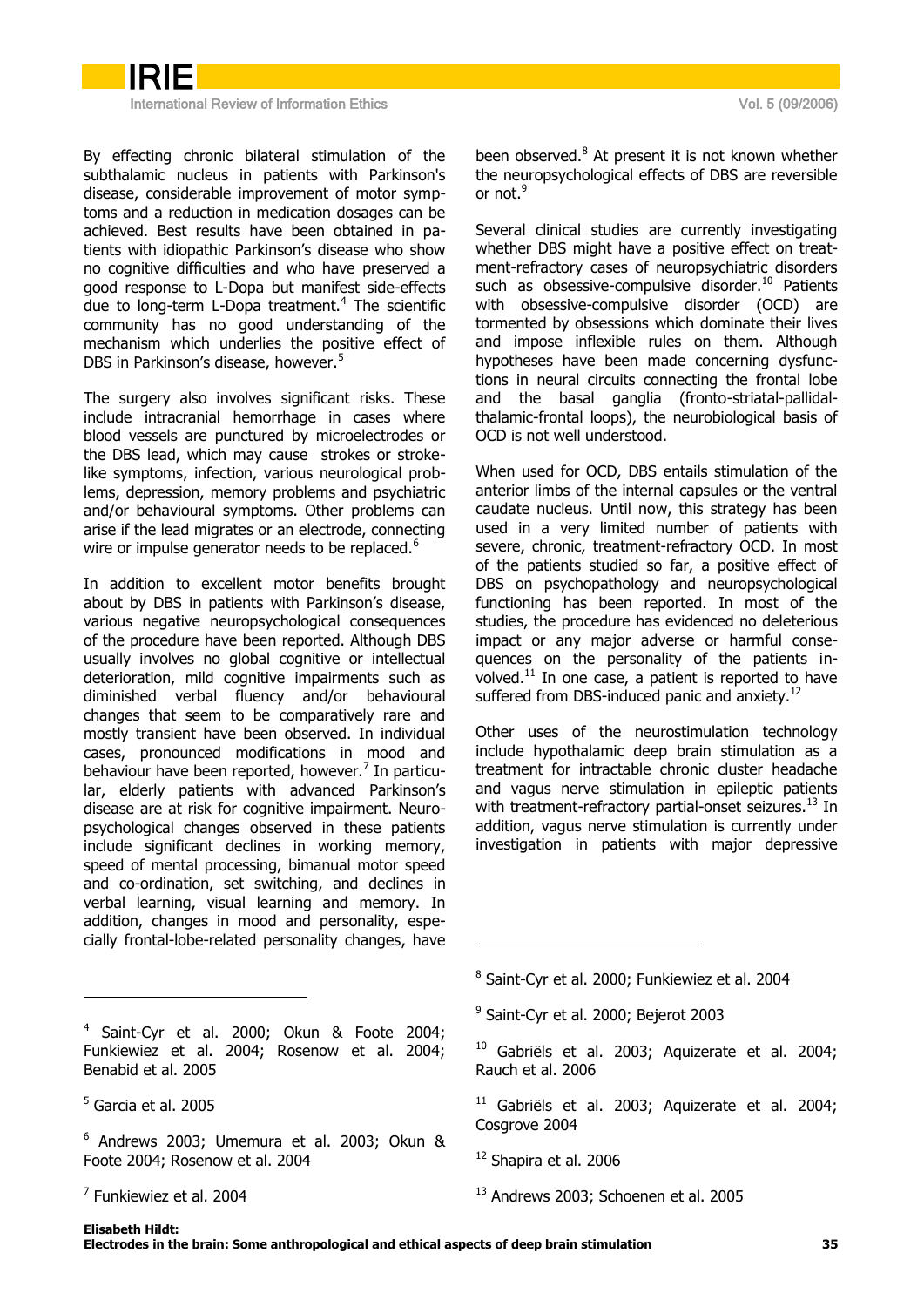IRIE International Review of Information Ethics **Vol. 5 (09/2006)** Vol. 5 (09/2006)

episodes $14$  in order to find out whether there is an anti-depressant effect of vagus nerve stimulation.

# <span id="page-3-0"></span>Direct interaction of man, brain and machine – some anthropological and ethical aspects

Without a doubt, computers and other technical devices are part and parcel of modern everyday life. Technical instruments also constitute a crucial dimension of modern medicine. Recent developments in neurotechnology which involve direct interactions between man and machine clearly have to be discussed against this background.

As opposed to the customary, traditional use of tools and technical instruments such as drills, computers and MP3 players and in contrast to external medical devices such as eyeglasses and hearing aids, neurotechnological instruments used for neurostimulation and other purposes are technical tools which enter the human body and affect it directly. In deep brain stimulation, an electrode is implanted in a specified region of the human brain, with subcutaneous wires connecting the electrode to an impulse generator implanted below the clavicle. The medical use of this technology has been facilitated by the availability of small high-performance computers and other small, biocompatible devices.

Although analogies can undoubtedly be drawn between the normal use of external tools, computers and other technical instruments and the use of "tools" incorporated into the human body, a crucial distinction must be made here: whenever a "tool" is integrated into the human body  $-$  especially into the part of the body which is so central to an individual's personality and overall existence, i.e., the brain – the distinction normally drawn between tools and the subject who use them is blurred. What is particularly important in this context is the fact that in contrast to modifications of other parts of the human body, modifications of the brain effected by direct integration of technical tools might subject the persons involved to alterations of individual traits.

In the following, implications of DBS resulting from the direct integration of technical tools into the human brain will be discussed.

### <span id="page-3-1"></span>What about the capacity to control the effects of neurostimulation?

An aspect of enormous importance relates to the question as to whether and/or to what degree it is possible to control the effects of electrodes on a patient's brain, i.e. as to what influences electrodes have on a patient's physical and mental traits. In this context, issues concerning the reversibility or irreversibility of the effects brought about by the treatment play an important role, as does the individual"s ability to exercise control over these influences.

Clearly, DBS is a form of therapy less reversible than pharmacological forms of treatment in which adverse or unforeseen effects of medication can be modified without undue hardship – although even pharmacological treatment modalities may not be totally reversible on a molecular level. Nevertheless, DBS is quite a flexible procedure compared to classical surgical approaches. Unlike traditional psychosurgery which aims at leasioning a specified brain region<sup>15</sup>, neurostimulation only aims at exerting an electrical influence on the brain.

In neurostimulation, it is principally possible to adjust the electrode system to the individual patient. By programming the pulse generator, it is possible to modify the stimulation protocol and to adjust stimulation in accordance with the individual needs of the patient, the course of disease or other necessary modifications. One should not ignore the fact, however, that adjusting such devices is a complex, time-consuming procedure with manifold limitations. It may not be possible to achieve optimal therapeutic success, electrode stimulation may cause certain negative effects, etc. To be sure, in cases of severe and long-lasting problems, one does have the option of switching off the electrode or explanting the whole system.

Compared to less invasive approaches, neurostimulation is clearly not a completely reversible procedure, however. DBS involves stereotactic surgery, which entails structural modifications of the brain – albeit limited ones – caused by macroelectrode implantation as well as manifold risks for brain lesions. Currently no one knows how far neurostimulation involves adverse, irreversible, longterm effects resulting from chronic stimulation. In particular, it remains to be investigated whether the

-

<sup>&</sup>lt;sup>14</sup> Nahas et al. 2005

 $15$  cf. Bejerot 2003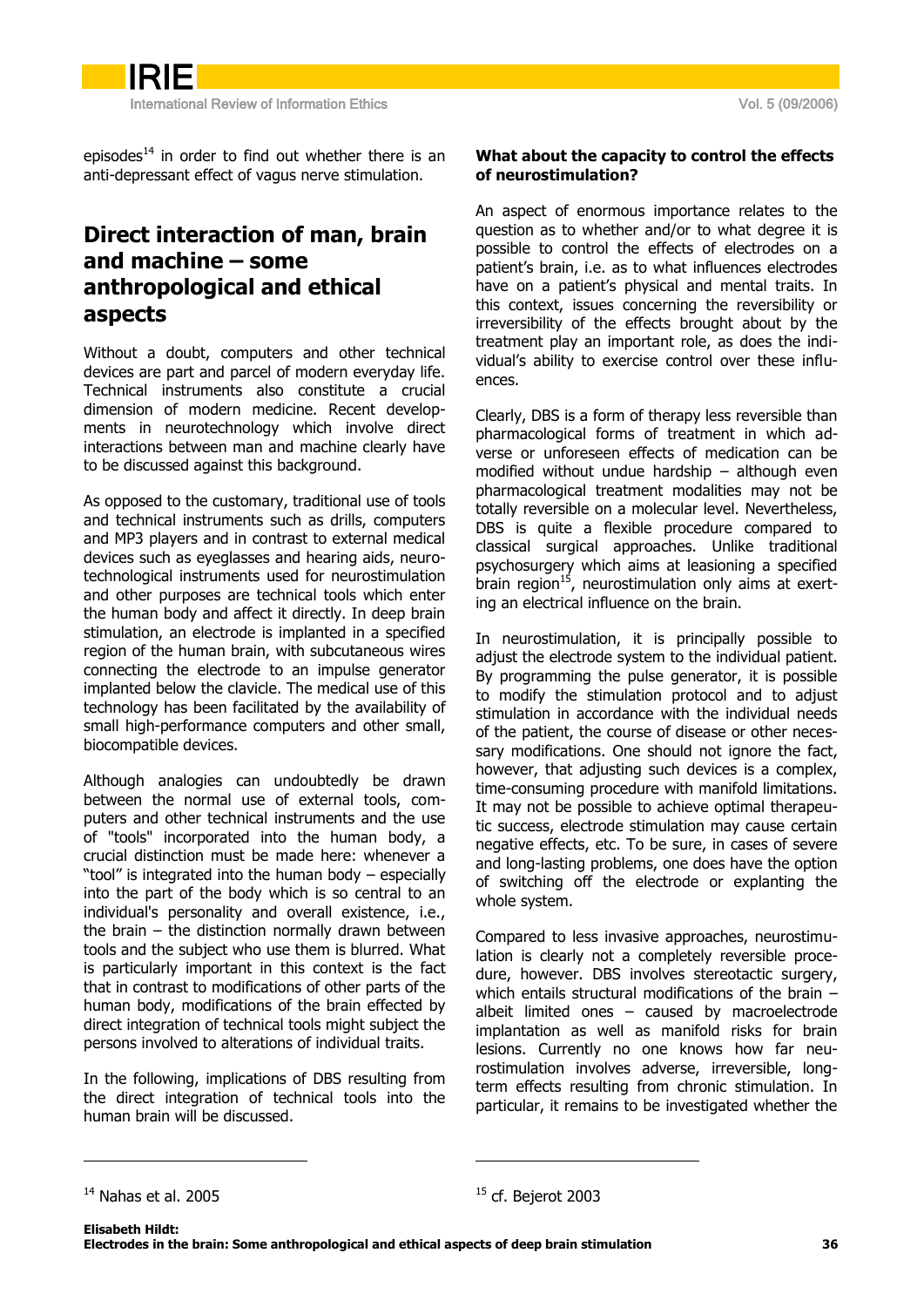International Review of Information Ethics **Vol. 5 (09/2006)** Vol. 5 (09/2006)

negative neuropsychological effects observed after DBS are reversible or not.<sup>16</sup>

Adverse effects, especially if they are irreversible, may not only modify a person's individuality, but also significantly reduce her well-being and autonomy. In sum, a person using DBS is strongly dependent on the electrode system. In order to allow the patient to control his overall situation as far as possible, it is necessary to have a specialist team available 24 hours a day and 7 days a week which is able to adjust, repair and (re)programme the system if problems, malfunction or deviations arise. The person's quality of life, her motor performance, her general mood and her overall psychical situation may depend to a high degree on how well the technical device functions. Disturbances, problems and malfunctioning of the electrode system have a direct impact on the individual.

### <span id="page-4-0"></span>Modifications and fluctuations in personality traits

In evaluating various neurostimulation procedures, the possibility that they might effect modifications in a person's behaviour, mental characteristics and personality plays an important role. On the one hand, psychomodulations or modifications in behaviour may be inherent to the therapeutic procedure; on the other hand, they may develop unintentionally in the form of unwanted or unexpected side-effects. Such psychomodulations pose manifold medical, philosophical and ethical questions as regards the personality, personal identity, individual responsibility, autonomy, authenticity and self-perception of the person involved. $17$  They also have complex implications for a person's individual, familial and social life.

Unlike other forms of therapy, deep brain stimulation involves direct modifications of a person's characteristics which can be brought about almost instantaneously. The person's "mode of existence" might be dependent on whether the electrode is activated or not. The following examples serve to illustrate this capacity of DBS to abruptly alter personality traits. In their publication on DBS in patients with OCD, Gabriëls et al.<sup>18</sup> describe the

case of a woman who showed positive results after successful DBS. They state that "when stimulation was switched off she almost instantaneously became anxious and in great distress again". Funkiewiez et al. report on a woman with Parkinson's disease characterized preoperatively by fluctuations in mood which manifested themselves in concurrence with her motor symptoms. After deep brain stimulation improved the symptoms significantly, the authors described the patient's situation as follows:<sup>19</sup> "When stimulation was deactivated for motor evaluation, the patient immediately felt overwhelming sadness, dissolved in tears, and experienced a progressive reappearance of severe parkinsonism. When describing the impact of treatment, she said: 'If stimulation is switched off, I am dead; when on, I am alive. With medication on top, it's happiness and well being.' In the case of a woman with significant positive results after DBS for OCD, her husband stated: $^{20}$  'When stimulation is switched ON, she changes and improves suddenly, but we (he and her children) don't have a similar button that can be pressed to adapt at once to this new person.""

Undoubtedly these cases all show very good therapeutic success; they all involve considerable and highly welcome improvement of symptoms brought about by DBS. On the other hand, they underline the intensive and direct interaction between the patient and the electrode system and the extreme situation the patient finds himself in, being enormously dependent on stimulation. Motor performance, mood and personality may be perceived and interpreted as relying highly on the technical system, i.e. on an external component which exerts direct influence on the person's brain. This may lead to the impression of being  $-$  in one's essence  $$ manipulated by the electrode system.

In light of such fluctuations, questions concerning personal identity and the individuality of the patients involved may arise. In which condition is the person really "herself," the authentic person she considers herself to be? When the electrode is switched on or when it is switched off? Manifold difficulties in adapting to the different "modes of existence" may arise. Not only the patient involved but also the whole family has to cope with these abrupt changes in character traits that may occur when the elec-

-

<sup>&</sup>lt;sup>16</sup> Saint-Cyr et al. 2000, Bejerot 2003

 $17$  cf. Hildt 1999

<sup>&</sup>lt;sup>18</sup> Gabriëls et al. 2003, 279

<sup>&</sup>lt;sup>19</sup> Funkiewiez et al. 2004, 837

<sup>20</sup> Gabriëls et al. 2003, 278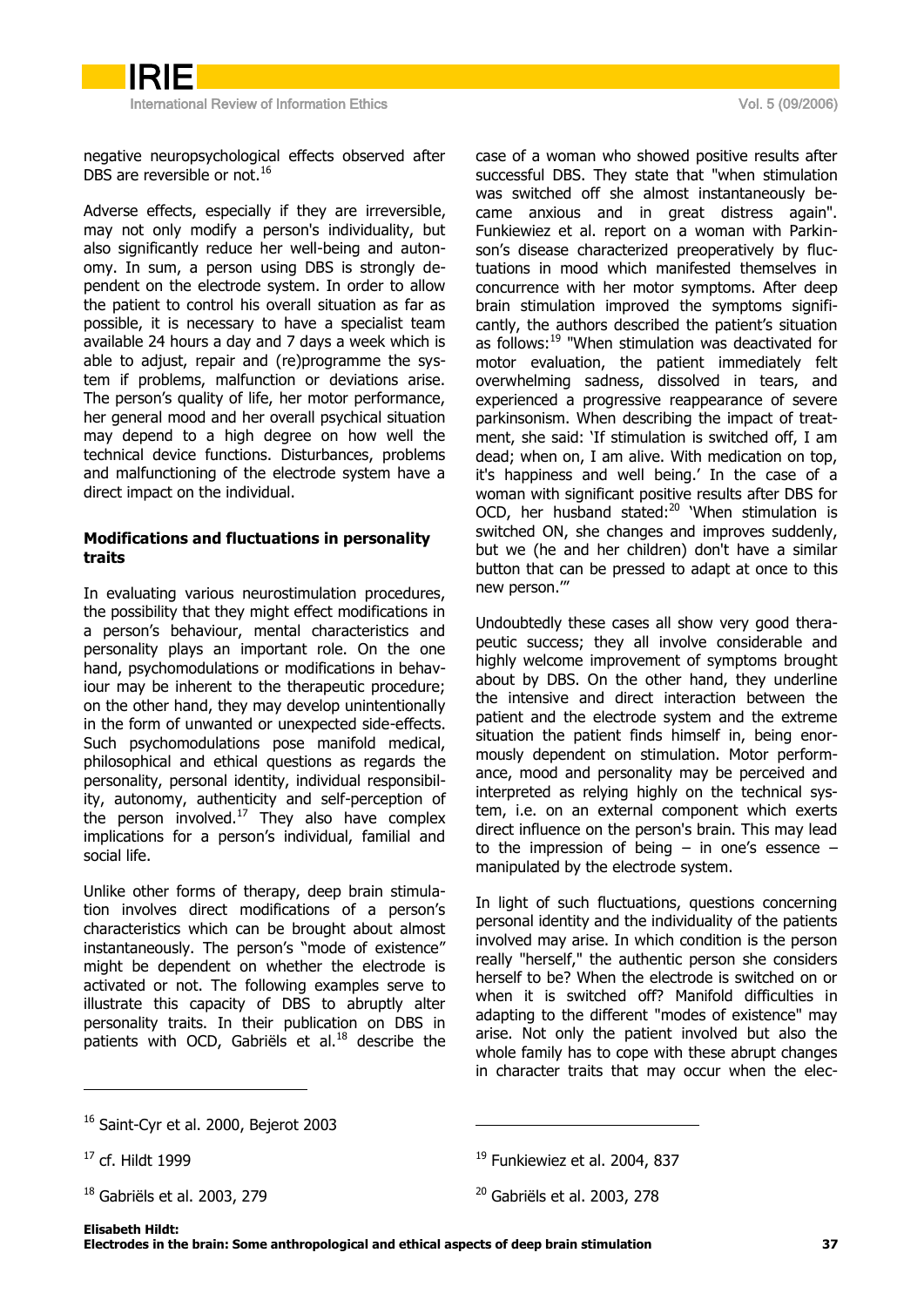International Review of Information Ethics **Vol. 5 (09/2006)** Vol. 5 (09/2006)

IRIE

trode is switched on or off or when there are variations in the stimulation protocol.

### <span id="page-5-0"></span>Beneficence, nonmaleficence, and autonomy

Deep brain stimulation is a promising technology that in principle can be used in manifold contexts. But which uses of the procedure can be considered adequate ones? In order to find an answer to that question, let me argue on the basis of the principlebased approach developed by Tom Beauchamp and James Childress.<sup>21</sup>

With regard to beneficence and nonmaleficence, the risk-benefit-ratio of the procedure is crucial. As discussed above, the surgical procedure bears considerable risks. Only those uses in which a therapeutic benefit might reasonably be expected and in which the (expected) benefits clearly outweigh the risks can be considered acceptable. That's why it should be confined to severe chronic disorders the pathophysiological basis of which is known. Otherwise, the hope for therapeutic benefits might prove to be pure speculation. In general, before DBS is chosen as a treatment by an individual patient, all other less invasive treatment options should have been taken into consideration.

Apart from these medical aspects: Is a person harmed by the incorporation of technical devices into the brain? Manifold concerns, fears and fantasies stem from the option to integrate computers and other technical instruments into the brain and other parts of the human body. These involve aspects such as the technicalization of the human body, the encouragement of a reductionist, technological view on human beings, the fear of losing human identity, and speculations relating to cyborgs (cybernetic organisms). $^{22}$ 

Undoubtedly, all these concerns – which unequivocally reveal that there are ethical limits to the amount and range of human body parts to be substituted by technical devices – need broad and intense interdisciplinary discussion. However, the decisive criterion in DBS is not the fact that a technical device, i.e. an electrode, is being implanted into the human brain, but the question of whether the device is able to perform more or less the same function as the formerly intact, now degenerated or otherwise dysfunctional neurons do. From the point

-

<sup>22</sup> Hildt 2005

of view of functionalism, electrode stimulation merely serves to normalize brain function.

This points at another aspect of central relevance: the respect for autonomy of the person involved. In part, concerns and fears related to neurostimulation clearly originate from the perceived power of this technology to modify a person's character traits and individuality – and to do so even against that person's will. Also science-fiction ideas of persons being externally controlled by other persons or by computers may be seen against this background. So, for autonomy reasons neither the implantation of the electrode device nor any modification in the stimulation protocol should be done without having obtained the patient's free and informed consent. DBS should be confined to therapeutic contexts and to severe, otherwise treatment-refractory disorders in which the aim is to normalize brain functioning. Apart from this, it should not be used to modify a person"s individual character traits and behaviour or to enhance human traits.

# <span id="page-5-1"></span>Conclusion

Deep brain stimulation is a new and promising approach. Especially in patients with Parkinson's disease who had been previously treatmentrefractory, significant improvements in symptoms have been brought about.

There are several problematic issues that call for further discussion, however. First of all, a detailed assessment of the clinical benefits and the adverse effects of this invasive procedure, especially on a long-term basis, is required. With regard to the individual patient involved, it is absolutely necessary to carefully analyze his situation, to evaluate the chances and risks of the DBS procedure and to seek the patient's free and informed consent. In neuropsychiatric disorders where judgement is impaired, manifold problems arise when it comes to attempting to obtain the patient's free and informed consent to this surgical procedure.<sup>23</sup> Before undergoing DBS, all other less invasive options available should have been taken into consideration. This is especially true as concerns disorders such as OCD. As far as this is concerned, DBS is at present highly investigational and there is currently enormous uncertainty as to possible benefits and harms.

<sup>21</sup> Beauchamp & Childress 2001

 $23$  cf. Comité Consultatif National d'Ethique (CCNE) 2003